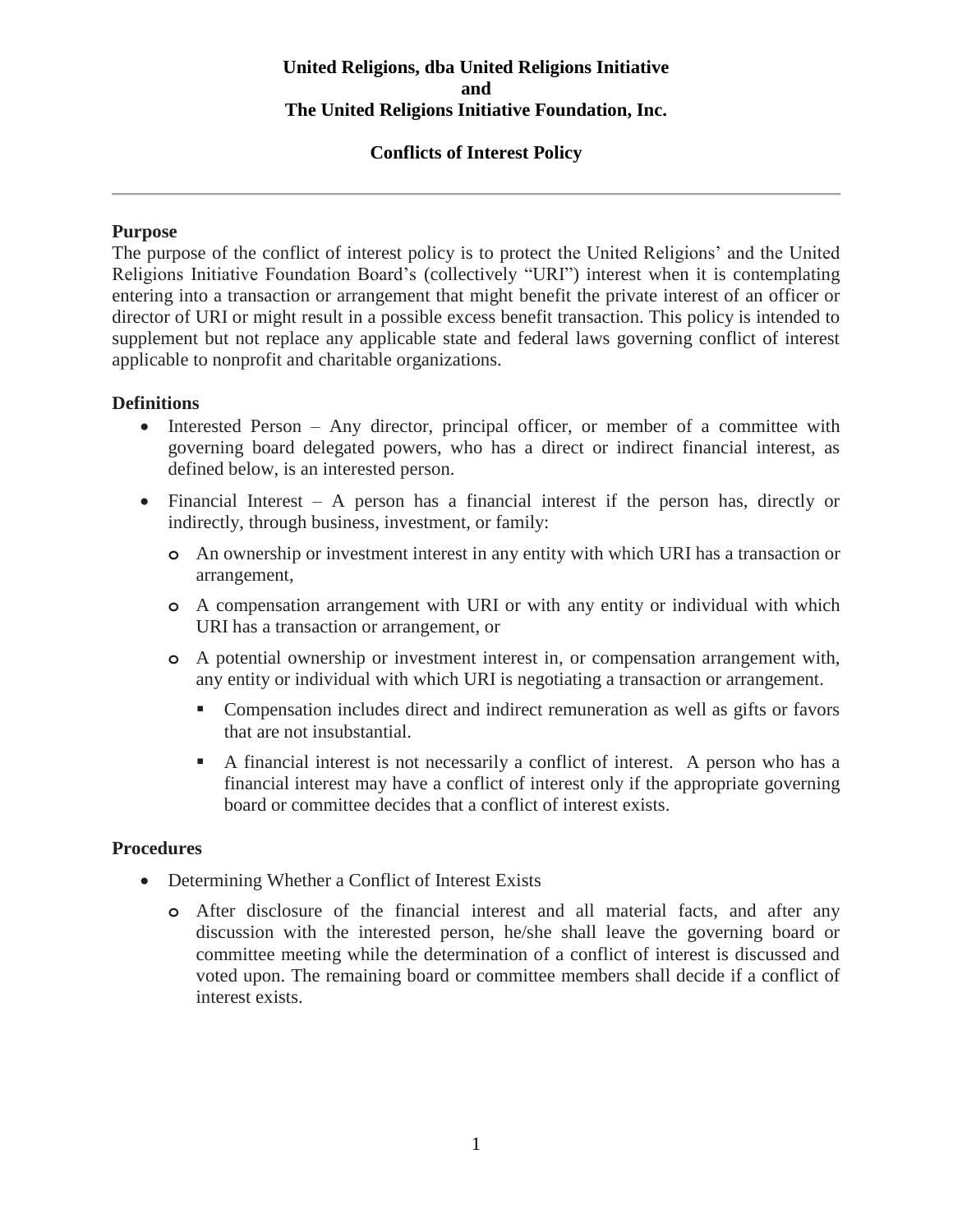- Procedures for Addressing the Conflict of Interest
	- **o** An interested person may make a presentation at the governing board or committee meeting, but after the presentation, he/she shall leave the meeting during the discussion of, and the vote on, the transaction or arrangement involving the possible conflict of interest.
	- **o** The chairperson of the governing board or committee shall, if appropriate, appoint a disinterested person or committee to investigate alternatives to the proposed transaction or arrangement.
	- **o** After exercising due diligence, the governing board or committee shall determine whether URI can obtain with reasonable efforts a more advantageous transaction or arrangement from a person or entity that would not give rise to a conflict of interest.
- If a more advantageous transaction or arrangement is not reasonably possible under circumstances not producing a conflict of interest, the governing board or committee shall determine by a majority vote of the disinterested directors whether the transaction or arrangement is in URI's best interest, for its own benefit, and whether it is fair and reasonable. In conformity with the above determination it shall make its decision as to whether to enter into the transaction or arrangement.
- Violations of the Conflicts of Interest Policy
	- **o** If the governing board or committee has reasonable cause to believe a member has failed to disclose actual or possible conflicts of interest, it shall inform the member of the basis for such belief and afford the member an opportunity to explain the alleged failure to disclose.
	- **o** If, after hearing the member's response and after making further investigation as warranted by the circumstances, the governing board or committee determines the member has failed to disclose an actual or possible conflict of interest, it shall take appropriate disciplinary and corrective action.

## **Records of Proceedings**

The minutes of the governing board and all committees with board delegated powers shall contain:

- The names of the persons who disclosed or otherwise were found to have a financial interest in connection with an actual or possible conflict of interest, the nature of the financial interest, any action taken to determine whether a conflict of interest was present, and the governing board's or committee's decision as to whether a conflict of interest in fact existed.
- The names of the persons who were present for discussions and votes relating to the transaction or arrangement, the content of the discussion, including any alternatives to the proposed transaction or arrangement, and a record of any votes taken in connection with the proceedings.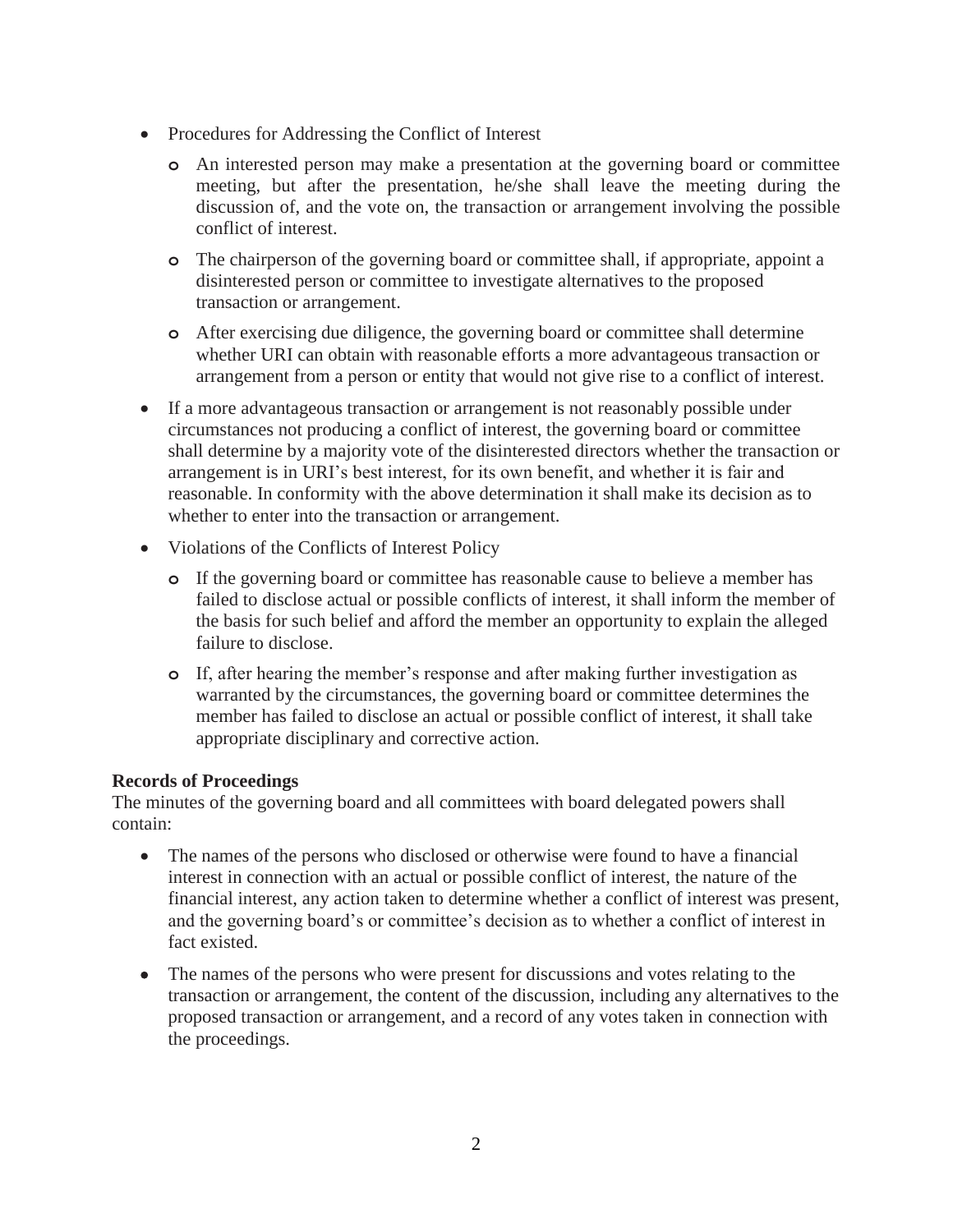## **Compensation**

- A voting member of the governing board who receives compensation, directly or indirectly, from URI for services is precluded from voting on matters pertaining to that member's compensation.
- A voting member of any committee whose jurisdiction includes compensation matters and who receives compensation, directly or indirectly, from URI for services is precluded from voting on matters pertaining to that member's compensation.
- No voting member of the governing board or any committee whose jurisdiction includes compensation matters and who receives compensation, directly or indirectly, from URI, either individually or collectively, is prohibited from providing information to any committee regarding compensation.

## **Annual Statements**

Each board member, committee member, manager with board delegated powers shall annually sign a statement which affirms such person:

- Has received a copy of the conflicts of interest policy,
- Has read and understands the policy,
- Has agreed to comply with the policy, and
- Understands URI is charitable and in order to maintain its federal tax exemption it must engage primarily in activities which accomplish one or more of its tax-exempt purposes.

A copy of the statement is attached hereto as Exhibit A

## **Periodic Reviews**

To ensure that URI operates in a manner consistent with charitable purposes and does not engage in activities that could jeopardize its tax-exempt status, periodic reviews shall be conducted. The periodic reviews shall, at a minimum, include the following subjects:

- Whether compensation arrangements and benefits are reasonable, based on competent survey information, and the result of arm's length bargaining.
- Whether partnerships, joint ventures, and arrangements with management organizations conform to URI written policies, are properly recorded, reflect reasonable investment or payments for goods and services, further charitable purposes and do not result in inurement, impermissible private benefit or in an excess benefit transaction.
- Whether the activities and operation of URI are in furtherance of and promote its charitable purposes.

## **Use of Outside Experts**

When conducting the periodic reviews, URI may use outside advisors. If outside experts are used, their use shall not relieve the board of its responsibility for ensuring periodic reviews are conducted.